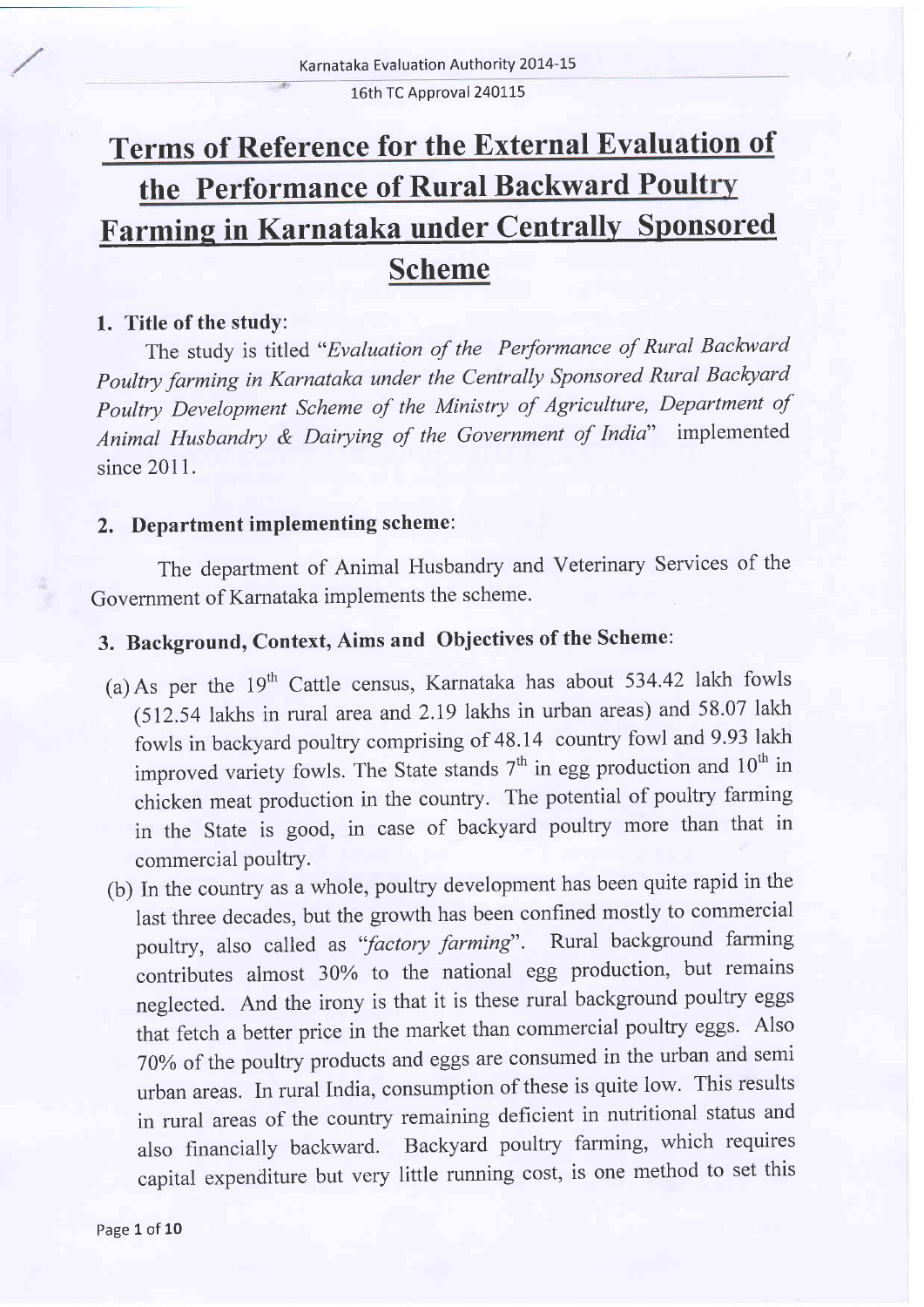right, and hence the scheme provides farm chicks, capable of surviving backward conditions and food availabie, to rural households having Below Poverty Line (BPL) financial status.

(c) The University of Agricultural Sciences, Bangalore, was pioneer in developing a synthetic colored dual-purpose strain of poultry given the name "*Giriraja*" (in vernacular it means King of Jungle fowl). It is a strain that resembles the local fowl, is sturdy and resistant and acclimatizes itself to any region and weather. It requires no vaccine except "Ranikhet" and yields high quality and quantity of meat. The table below makes <sup>a</sup> comparison between Giriraja and the native fowl.

| S1.<br>no<br>$\bullet$ | <b>CHARACTER</b>                                           | <b>GIRIRAJA</b> | <b>NATIVE</b><br><b>FOWL</b> |
|------------------------|------------------------------------------------------------|-----------------|------------------------------|
|                        | Body weight at 8 weeks of age in<br>scavenging conditions. | 1600-1700 gms   | 600-700 gms                  |
| $\overline{2}$         | Livability                                                 | 98%             | 90%                          |
| 3                      | Annual Egg production                                      | 140 to 150      | 70                           |
| $\overline{4}$         | Egg weight                                                 | 55 to 65 gms    | 45-50 gms                    |
| 5                      | Weight of Adult male                                       | 4.5 to 5.5 kg   | 2 to 2.5 kg                  |
| 6                      | Weight of Adult female                                     | $3.5$ to $4$ kg | 1.3 to 1.6 kg                |

### COMPARISION BETWEEN GIRIRAJA AND NATIVE FOWL

The figures in the table above is as per the leaflet published by UAS, Hebbal, Bangalore, and varies a little when compared to details given in the success story on Empowerment of Rural Woman through Backward Poultry by using Giriraja breed of Krishi Vikas Kendra, Sholapur.

(d)Under the scheme proposed here for evaluation, Giriraja chicks are produced in six poultry farms located at Hessaraghatta, Malavalli (Mandya), Gangavathi (Koppal), Kudige, Gundulpete and Bangarapete. The time taken to produce a chick is 21 days; for 18 days the egg is kept in an incubator followed by 3 days in a Hatcher. These chicks are then reared for 4 to 6 weeks in 23 Poultry Extension Centres (PEC) of the State, until they become hardy the backyards in rural areas would have. These hardy and fit Giriraja chicks are then ready and distributed free of cost to BPL rural households, the beneficiary of each being chosen in Gram Sabha following the procedure that is prescribed for selection of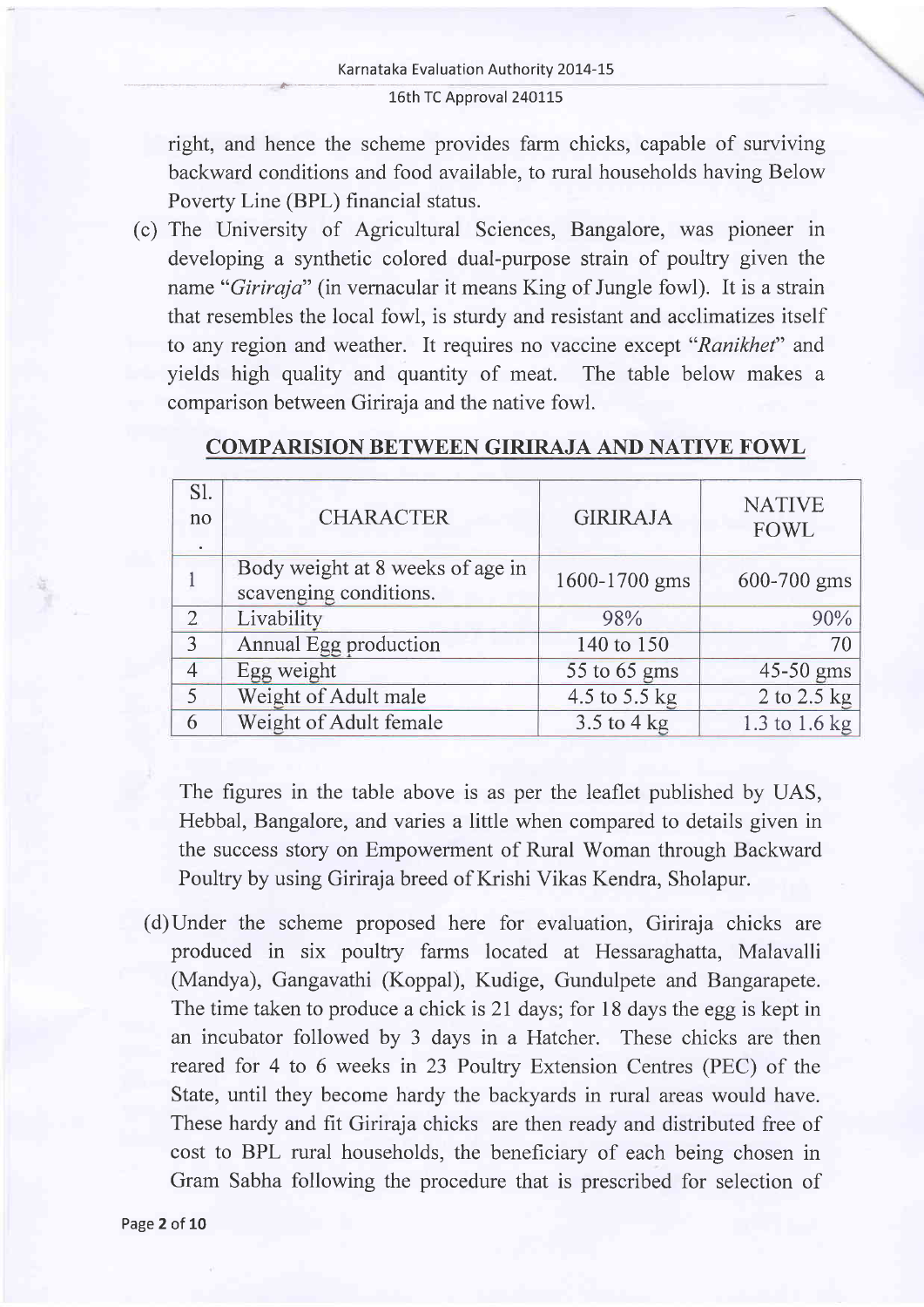#### Karnataka Evaluation Authority 201-4-L5 - \_\_- 16th TC Approval 240115

beneficiaries under any scheme. The total number of chicks given to a family is 45, given in three batches; in the first stage 20 chicks are given, in the second 15 and in the last 10 chicks are given. The number of chicks given is determined by the cost of the chick and the total amount provided for beneficiary under the scheme, which presently is Rs. 4000. The gaps in giving chicks are due to supply of chicks being less than the demand. Along with the chicks, the beneficiary is provided a bio secure night shelter for birds costing Rs.700. The beneficiary is expected to rear these chicks and the eggs and meat can be used by him/her for consumption and sale.

- (e) A Giriraja hen is expected to commence laying eggs from the  $16<sup>th</sup>$  week of age and continue to do so up to 73 weeks of age. In this period, it expected to lay 140 to 150 eggs. Thereafter, the bird becomes old and egg laying falls considerably. By consuming some of the eggs laid by the birds given to the household and also the meat of few birds (after they become old i.e. after 73 weeks of age) the nutritional status of the household improves, and by selling part of the eggs and meat, the household benefits financially to an extent. These are the two objectives of the scheme. Some earning can be had from selling of poultry manure too.
	- (f) The distribution of Giriraja chicks to BPL beneficiaries is limited to the six districts of the State namely, Bangalore Urban, Bangalore Rural, Ramanagaram, Shimoga, Tumkur and Mandya. It is proposed to extend this to all districts of the State. It is also proposed to charge the beneficiary <sup>a</sup>token amount for each bird provided to them'
- (g) Though no formal codified monitoring system is prescribed, it is expected that Assistant Directors of Animal Husbandry and Veterinary Officers may keep a record of the condition, use, mortally, disease etc. of the birds supplied under this scheme.

### 4. Evaluation Scope and Purpose:

(A) Since the chicks are given to beneficiaries in only six districts of the state, the evaluation study will confine to only six districts namely (a) Bangalore Urban. (b) Bangalore Rural. (c) Ramanagaram. (d) Shimoga. (e) Tumkur and (f) Mandya.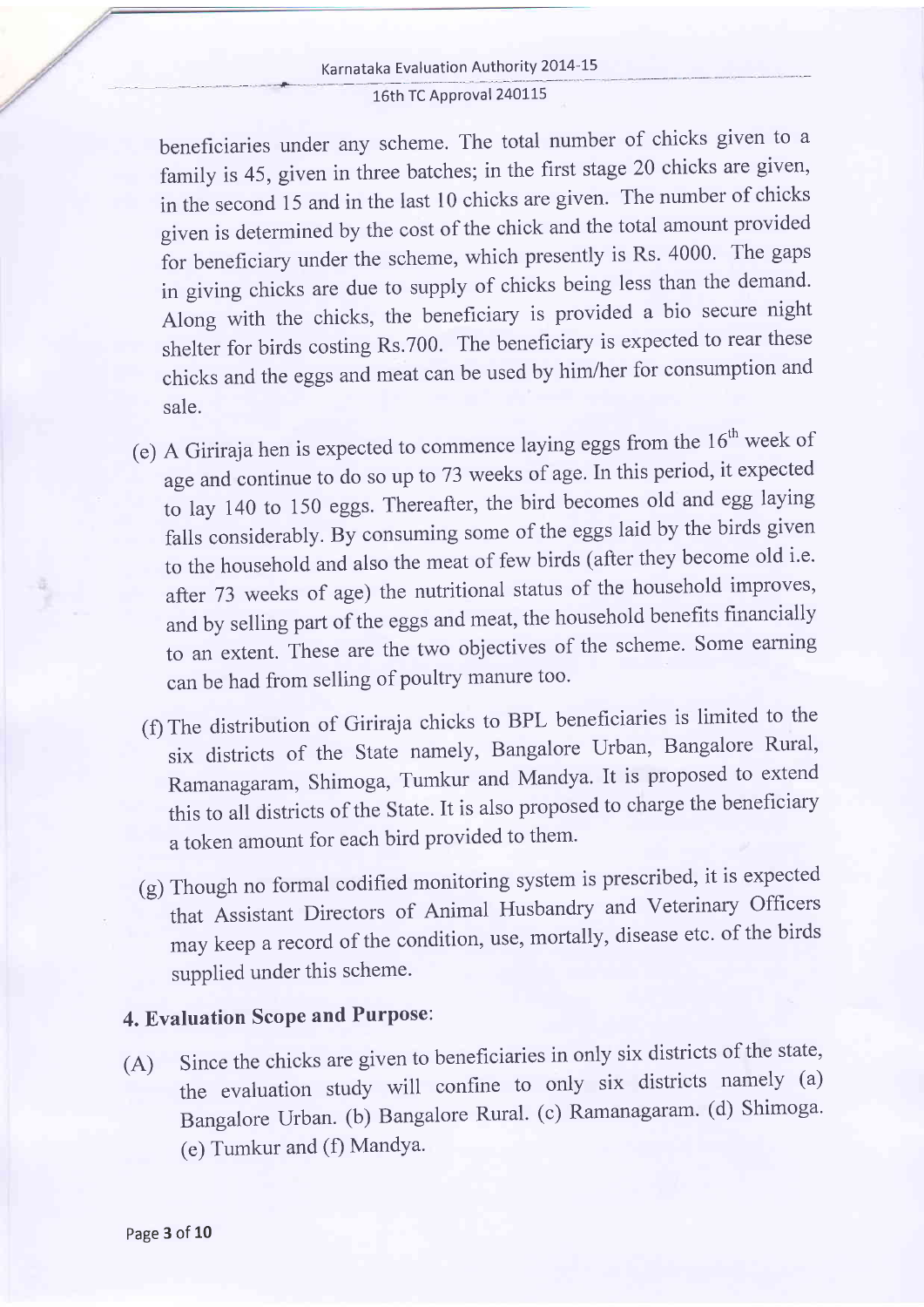#### 16th TC Approval 240115

(B) The objective and purpose of the study will be to find/evaluate -

(a) Whether the scheme is reaching out to only to the BPL families in the six districts?

(b) Whether the families given the chicks rear them with the interest and care expected in case of a bird/animal belonging to them?

(c) What is the performance of Giriraja bird? Does it conform to the figures claimed in the table detailed before? If not, why are the deviations and how much away from the claimed figures they are?

(d) Whether the nutritional and financial status of the beneficiary and his/her family improved because of the scheme?

(e) Whether it will be prudent and better to require the beneficiary to contribute a part of the cost of the bird?

(f) What changes are to be suggested for better implementation of the scheme?

#### 5. Achievements made in implementation of the scheme:

The year wise number of beneficiaries covered in each district under this scheme and the number of chicks given to them is appended as **ANNEXURE-1.** 

#### 6. Evaluation Questions (inclusive not exhaustive):

A) Has the selection of beneficiaries under the scheme been perfect and in accordance with the procedure prescribed? Have there been cases wherein <sup>a</sup> beneficiary selected was not living Below Poverty Line (BPL)?

B) What has been the average time lapse from the date of Gram Sabha in which the beneficiary is selected and  $-$ 

- a) The date on which the first batch of 20 Giriraja chicks (if the first batch was less than 20 then date on which 20<sup>th</sup> chick are received may be taken into account) was received,
- b) The second and third batches of 15 and 10 chicks was received, and,
- c) The date on which the bio secure night shelter for chicks was given.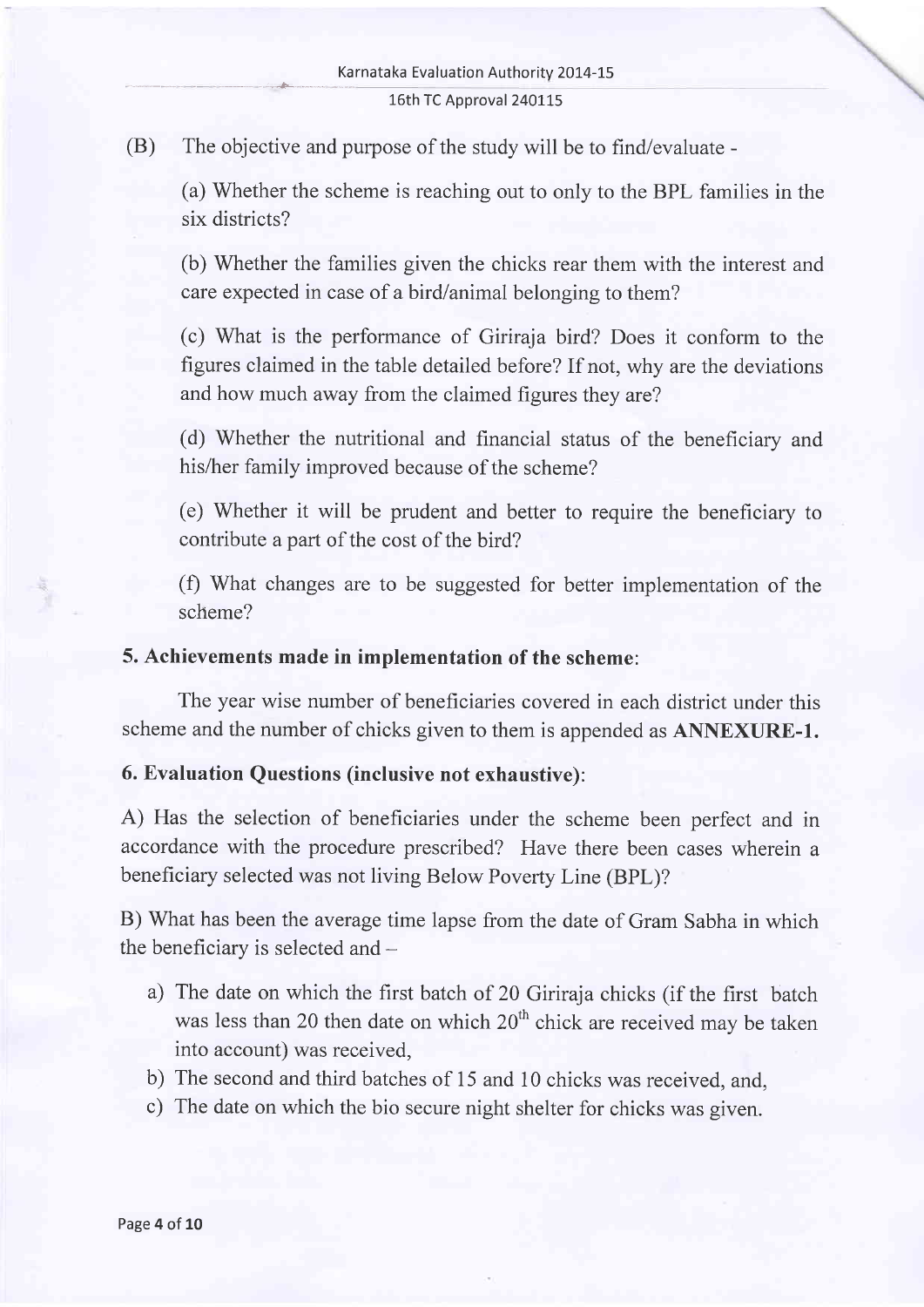C) What is the system of follow up by the department on the health and life of the birds given? If there is no system in place, what should be the system of follow up?

D) Have the Giriraja chicks and fully mature birds lived up to the standards claimed and detailed in a table before? If not, what have been the deviations and to what extent?

E) In case the chick or bird perished before the most productive span of <sup>73</sup> weeks of age (i.e. 69 weeks after being given to the beneficiary), what have been the causes of it? What methods can be recommended to prevent these (particularly if they fall in the category of unnatural death)?

F) Have the nutritional and financial status of the beneficiary and his/her family improved because of this scheme?

G) Whether the scheme has motivated other people in the neighborhood to take up backyard poultry farming? (Please elucidate the reasons for it too)

H) Whether the scheme has resulted in other backyard poultry farmers in going in for Giriraja bird and giving up country fowl farming? (Please mention the reasons for the outcome too).

I) Have beneficiaries used at least a part of the progeny of the birds given to them to continue the poultry farming activity that commenced with the giving of Giriraja chicks to them? In how many cases (percentage wise) has this happened? What have been the reasons for the beneficiaries not doing so or attempting and failing in doing so?

J) What qualities, good and bad both, are expressed about the Giriraja fowl by the beneficiaries, other than those already known or evaluated as above?

K) The performance of the scheme has been less than the target since its inception in 2011. Are there any other reasons for this besides shortage of Giriraia chicks?

L) What are the changes that may be recommended for the scheme so as to make it better?

M) Whether the Government should be investing in schemes like these in which very little is done in a very spread out way making no or minimal impact?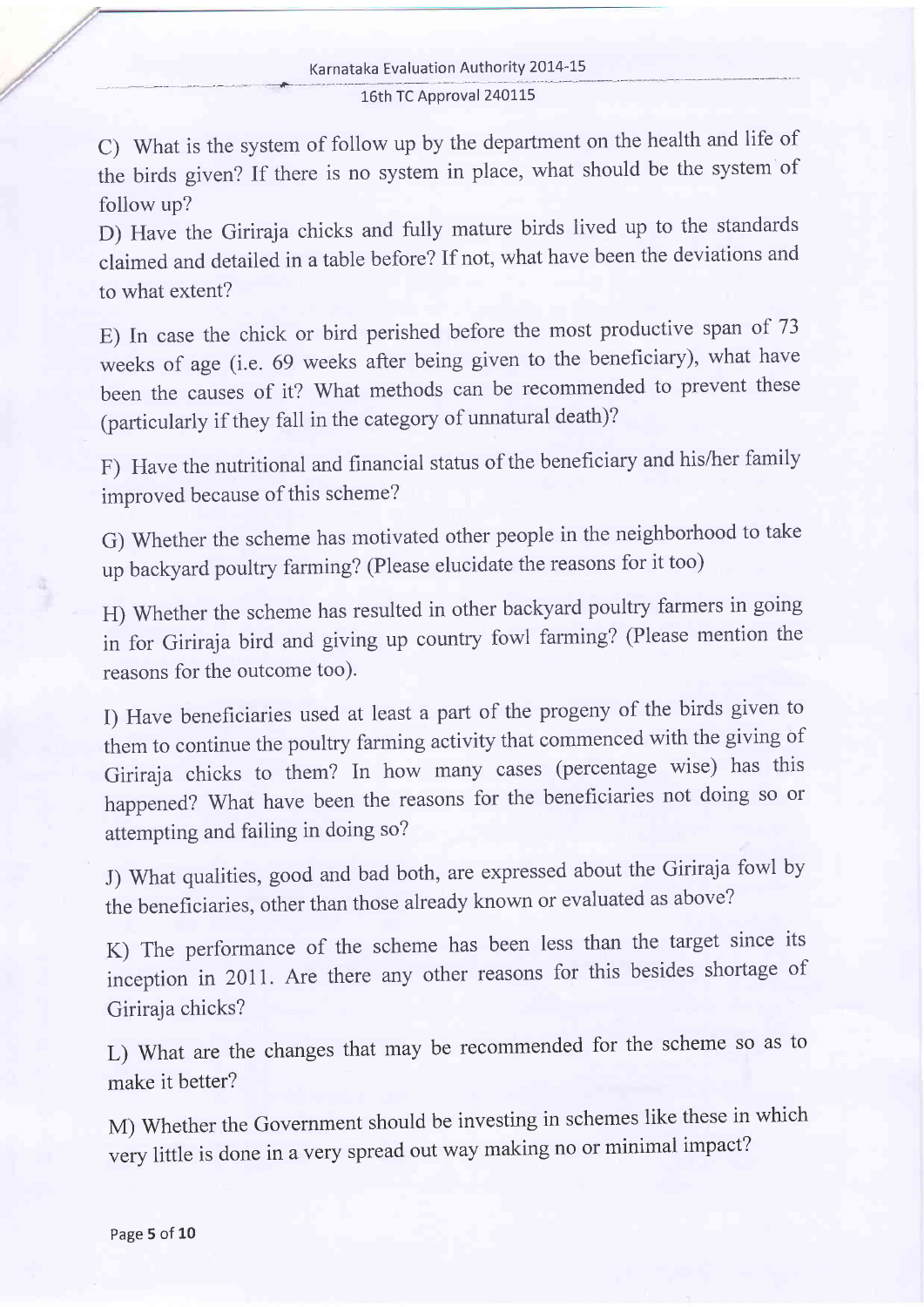#### Karnataka Evaluation Authority 2014-15 16th TC Approval 24O1J5

N) The Consultant Evaluation Organization insight may be taken on whether such support can be taken up on entrepreneur mode with marketing linkages?

#### 7. Sampling and Evaluation Methodology:

.. -- \*

Since the most productive life of the bird is 73 weeks, it is logical to expect that the bird would be disposed after this period by the beneficiary. Thus, birds given in the financial year 20II-12 and 2012-13 may not be found (but their progeny could); few birds given in20I3-I4 can be seen in January 2015, but birds given in 2014-15 are expected to seen in January 2015. Thus sampling should be such that the more recent the year in which the chicks have been given, the more should be the sampling intensity for the population of that year. Since the population is more or less homogenous (BPL families, same breed and number of birds given) sampling intensity can be kept less and limited to say 2Yo of the population of 10492 beneficiaries of the entire period. Samples are drawn from only the taluk of a district that had the maximum population size in  $2014-15$  and least in  $2013-14$  and  $2012-13$ . However, generally no sample is drawn from a taluk having less than 200 beneficiaries in a year. The samples so drawn, in consultation with the department of Animal Husbandry and Veterinary Sciences is as follows -

|                  | Name of<br>District |                    | Sample of Beneficiaries for the year |                |                |                |                |                |                |                |  |
|------------------|---------------------|--------------------|--------------------------------------|----------------|----------------|----------------|----------------|----------------|----------------|----------------|--|
| Sl.N<br>$\Omega$ |                     | Name of Taluk      | 2011-2012                            |                | 2012-2013      |                | $2013 - 14$    |                | 2014-2015      |                |  |
|                  |                     |                    | Populat                              | Sam            | Populati       | Samp           | Populati       | Sam            | Populati       | Samp           |  |
|                  |                     |                    | ion                                  | ple            | on             | le             | on             | ple            | on             | le             |  |
| 1                | Bangalore U         | Anekal             | $\theta$                             | $\theta$       | 50             | $10*$          | $\theta$       | $\theta$       | 243            | $\overline{0}$ |  |
|                  |                     | Bangalore N        | $\theta$                             | $\theta$       | 436            | $\theta$       | $\overline{0}$ | $\theta$       | 840            | 84             |  |
|                  |                     | <b>Bangalore S</b> | $\overline{0}$                       | $\overline{0}$ | 880            | $\overline{0}$ | 138            | 10             | 560            | $\overline{0}$ |  |
|                  |                     | <b>Bangalore E</b> | $\overline{0}$                       | $\overline{0}$ | 257            | $\overline{0}$ | $\overline{0}$ | $\overline{0}$ | $\theta$       | $\overline{0}$ |  |
| <b>SUB TOTAL</b> |                     | $\bf{0}$           | $\bf{0}$                             | 1623           | 10             | 138            | 10             | 3404           | 84             |                |  |
| $\overline{2}$   | Bangalore R         | Devanahalli        | $\overline{0}$                       | $\overline{0}$ | $\overline{0}$ | $\overline{0}$ | 279            | $\overline{0}$ | 340            | 34             |  |
|                  |                     | Doddabalapura      | $\mathbf{0}$                         | $\theta$       | $\theta$       | $\overline{0}$ | 348            | $\theta$       | $\theta$       | $\sqrt{a}$     |  |
|                  |                     | Nelamangala        | $\overline{0}$                       | $\overline{0}$ | $\theta$       | $\overline{0}$ | 245            | $\overline{0}$ | 195            | $\overline{0}$ |  |
|                  |                     | Hoskote            | $\overline{0}$                       | $\theta$       | $\theta$       |                | 202            | 10             | 200            | $\overline{0}$ |  |
| <b>SUB TOTAL</b> |                     |                    | $\bf{0}$                             | $\bf{0}$       | $\bf{0}$       | $\bf{0}$       | 1074           | 10             | 735            | 34             |  |
| 3                | Ramanagaram         | Ramanagaram        | $\theta$                             | $\overline{0}$ | 50             | $\overline{0}$ | 130            | 7              | 100            | 10             |  |
|                  |                     | Channapatna        | $\theta$                             | $\theta$       | 30             | $\overline{0}$ | 130            | $\overline{0}$ | $\overline{0}$ | $\overline{0}$ |  |
|                  |                     | Magadi             | $\theta$                             | $\overline{0}$ | 30             | $\theta$       | 170            | $\theta$       | $\theta$       | $\overline{0}$ |  |
|                  |                     | Kanakapura         | $\theta$                             | $\theta$       | 10             | $\overline{0}$ | 170            | $\overline{0}$ | $\overline{0}$ | $\overline{0}$ |  |
|                  | <b>SUB TOTAL</b>    |                    | $\mathbf{0}$                         | $\bf{0}$       | 120            | $\bf{0}$       | 600            | 7              | 100            | 10             |  |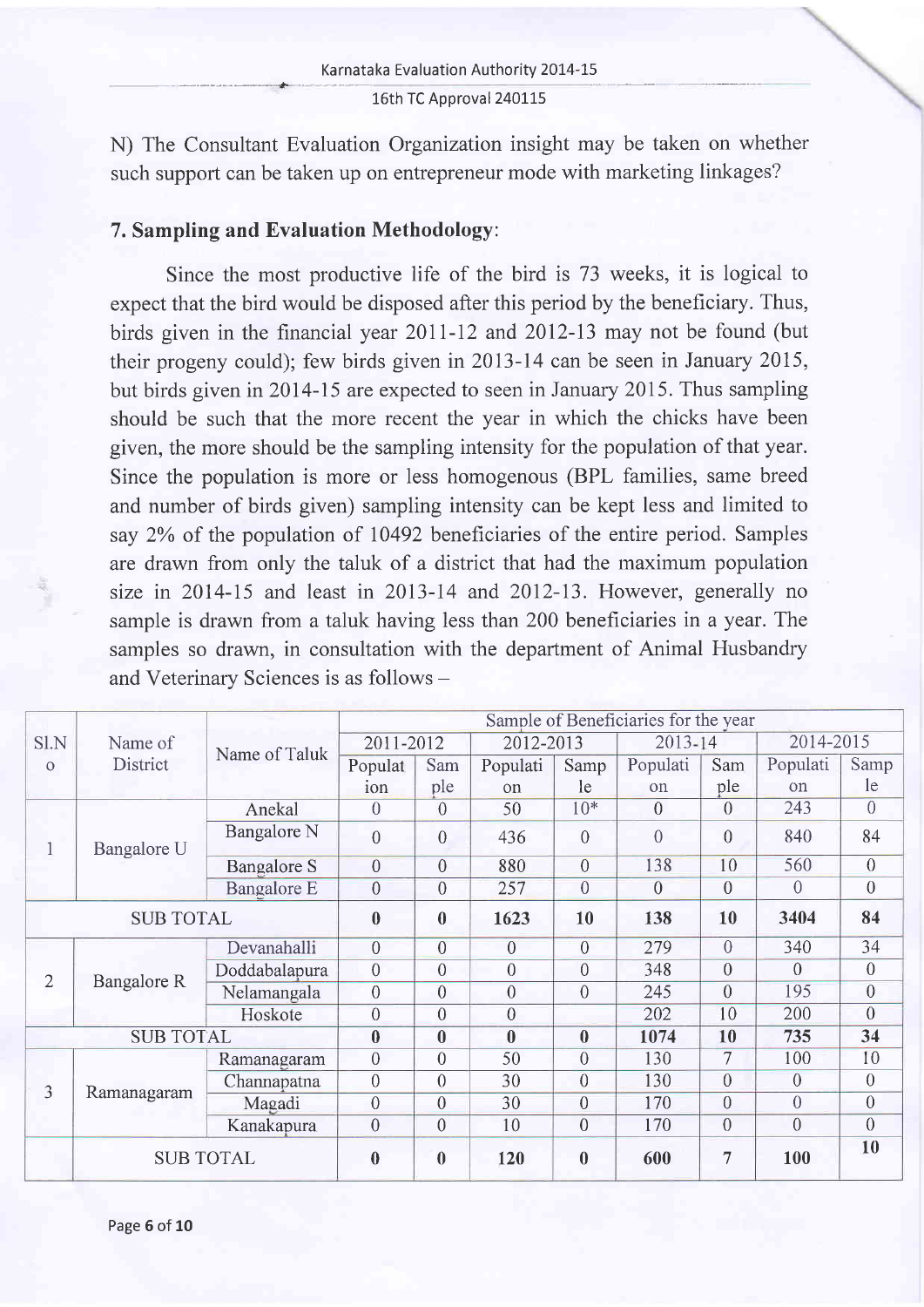Karnataka Evaluation Authority 2014-15

| $\overline{4}$                                         | Mandya  | Mandya         | $\overline{0}$          | $\overline{0}$          | $\overline{0}$          | $\overline{0}$   | 11             | $\overline{0}$   | 149                             | $\overline{0}$   |  |
|--------------------------------------------------------|---------|----------------|-------------------------|-------------------------|-------------------------|------------------|----------------|------------------|---------------------------------|------------------|--|
|                                                        |         | Maddur         | $\overline{0}$          | $\overline{0}$          | $\overline{0}$          | $\overline{0}$   | 11             | 11               | 239                             | 24               |  |
|                                                        |         | Malavalli      | $\overline{0}$          | $\overline{0}$          | $\overline{0}$          | $\overline{0}$   | 11             | $\overline{0}$   | 29                              | $\overline{0}$   |  |
|                                                        |         | Srirangapatna  | $\overline{0}$          | $\overline{0}$          | $\overline{0}$          | $\overline{0}$   | 45             | $\overline{0}$   | 211                             | $\overline{0}$   |  |
|                                                        |         | <b>K</b> R Pet | $\overline{0}$          | $\overline{0}$          | $\overline{0}$          | $\overline{0}$   | 58             | $\overline{0}$   | 88                              | $\theta$         |  |
|                                                        |         | Pandavpura     | $\overline{0}$          | $\overline{0}$          | $\overline{0}$          | $\overline{0}$   | 11             | $\overline{0}$   | 53                              | $\overline{0}$   |  |
|                                                        |         | Nagamangala    | $\overline{0}$          | $\overline{0}$          | $\overline{0}$          | $\overline{0}$   | 64             | $\overline{0}$   | 193                             | $\overline{0}$   |  |
| <b>SUB TOTAL</b>                                       |         |                | $\boldsymbol{0}$        | $\overline{0}$          | $\overline{\mathbf{0}}$ | $\boldsymbol{0}$ | 211            | 11               | 962                             | 24               |  |
|                                                        |         | Shimoga        | $\overline{0}$          | $\overline{0}$          | $\overline{0}$          | $\overline{0}$   | 132            | 13               |                                 |                  |  |
|                                                        | Shimoga | Shikaripur     | $\overline{0}$          | $\overline{0}$          | $\overline{0}$          | $\overline{0}$   | 128            | $\overline{0}$   |                                 |                  |  |
|                                                        |         | Soraba         | $\overline{0}$          | $\overline{0}$          | $\overline{0}$          | $\overline{0}$   | 128            | $\overline{0}$   |                                 |                  |  |
| 5                                                      |         | Hosanagara     | $\overline{0}$          | $\overline{0}$          | $\overline{0}$          | $\overline{0}$   | 128            | $\overline{0}$   | <b>DATA IS</b><br><b>FAULTY</b> |                  |  |
|                                                        |         | Sagar          | $\overline{0}$          | $\overline{0}$          | $\theta$                | $\overline{0}$   | 128            | $\boldsymbol{0}$ |                                 |                  |  |
|                                                        |         | Bhadravati     | $\overline{0}$          | $\theta$                | $\overline{0}$          | $\overline{0}$   | 128            | $\overline{0}$   |                                 |                  |  |
|                                                        |         | Tirthahalli    | $\overline{0}$          | $\overline{0}$          | $\overline{0}$          | $\overline{0}$   | 128            | $\overline{0}$   |                                 |                  |  |
| <b>SUB TOTAL</b>                                       |         |                | $\bf{0}$                | $\boldsymbol{0}$        | $\boldsymbol{0}$        | $\boldsymbol{0}$ | 900            | 13               |                                 |                  |  |
| 6                                                      | Tumkur  | Sira           | $\overline{0}$          | $\theta$                | $\overline{0}$          | $\overline{0}$   | 216            | $\overline{0}$   | $\overline{0}$                  | $\boldsymbol{0}$ |  |
|                                                        |         | Tiptur         | $\overline{0}$          | $\overline{0}$          | $\overline{0}$          | $\theta$         | 100            | 10               | $\overline{0}$                  | $\overline{0}$   |  |
|                                                        |         | Tumkur         | $\overline{0}$          | $\overline{0}$          | $\overline{0}$          | $\overline{0}$   | 132            | $\overline{0}$   | $\overline{0}$                  | $\overline{0}$   |  |
|                                                        |         | Kortagere      | $\overline{0}$          | $\overline{0}$          | $\overline{0}$          | $\overline{0}$   | $\overline{0}$ | $\overline{0}$   | 57                              | $\overline{0}$   |  |
|                                                        |         | Madhugiri      | $\overline{0}$          | $\overline{0}$          | $\overline{0}$          | $\theta$         | $\overline{0}$ | $\overline{0}$   | 120                             | 20               |  |
| <b>SUB TOTAL</b>                                       |         | $\bf{0}$       | $\overline{\mathbf{0}}$ | $\bf{0}$                | $\bf{0}$                | 448              | <b>10</b>      | 177              | 20                              |                  |  |
| <b>TOTAL</b>                                           |         |                | $\bf{0}$                | $\overline{\mathbf{0}}$ | 1743                    | 10               | 3371           | 61               | 5378                            | 172              |  |
| $\Phi$ All $\Omega$ , $\Omega$ , $\Delta$ and $\Omega$ |         |                |                         |                         |                         |                  |                |                  |                                 |                  |  |

16th TC Approval 2401J5

\* All in just one village.

For Shimoga, the sample for 2014-15 may be decided after receipt of correct data.

Evaluation methodology will involve personal interviews of the beneficiaries in case of answering questions D to L (but in K and L department officials too may be interviewed, and the response of F will result in perceptive outcome since no base line figures of nutrition and financial status are available) and in case of answering questions A to D and I, inspection and computation will be the method used.

### 8. Qualifications of the consultants and method of selection:

Consultant Evaluation Organizations should have and provide details of evaluation team members having minimum technical qualifications/capability as below-

- i. B.V.Sc with 5 years experience in related field,
- ii. Sociologist, and,
- iii. Research assistant/Statistician.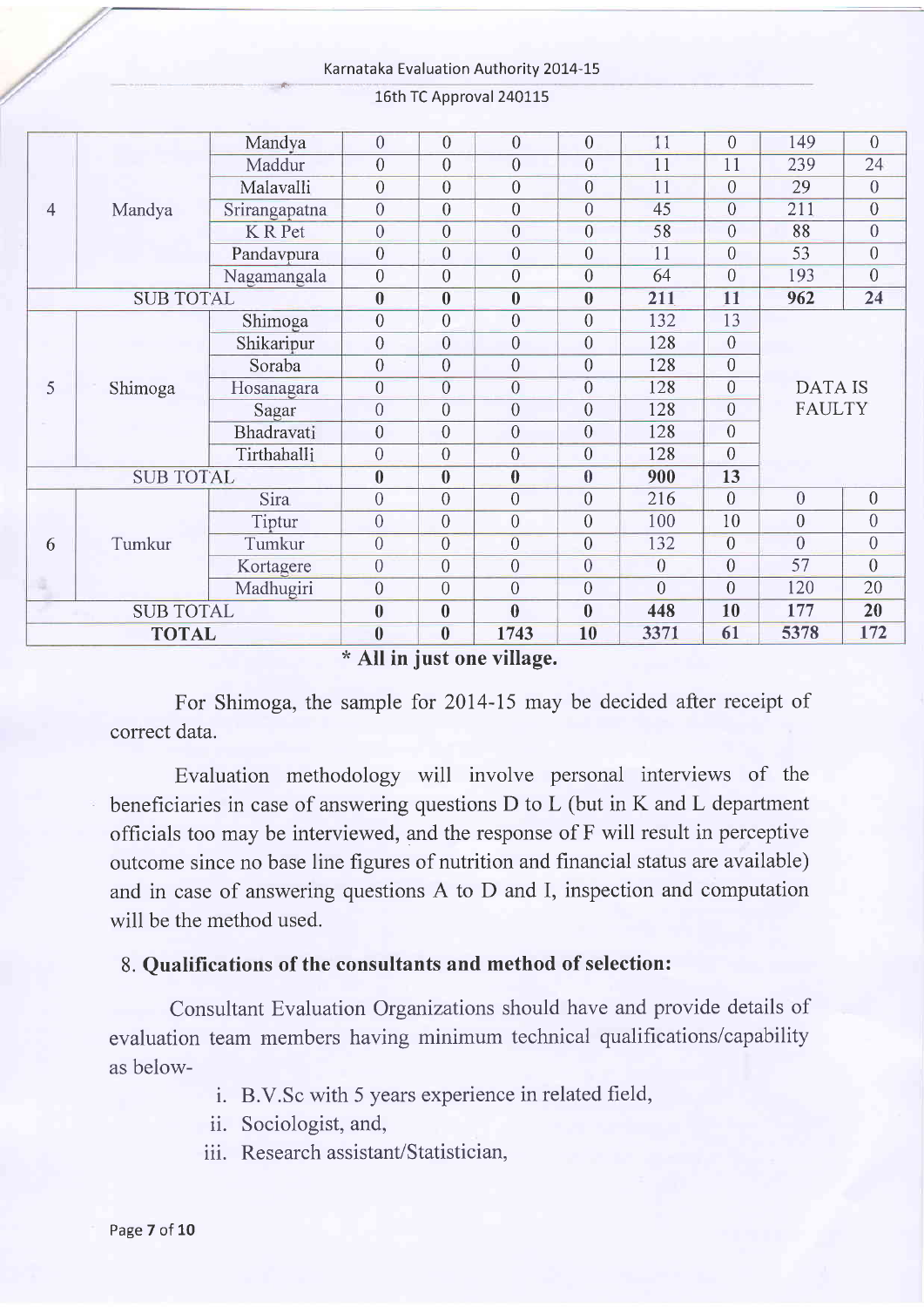#### 16th TC Approval 240115

### Consultant Evaluation Organizations not having these personnel will not be considered as competent for evaluation.

#### 9. Deliverables and time schedule:

The Commissioner Animal Husbandry Department will provide the guidelines of the scheme and details on process of sanctions etc. which are available at the head office level and issue necessary instructions to the concemed district officers to provide the details required to the consultant organisation and co-operate in completion of the study in the stipulated time. It is expected to complete the study in 4 months time, excluding the time taken for approval. The evaluating agency is expected to adhere to the following timelines and deliverables.

The Consultant Evaluation Organization should complete the study in <sup>4</sup> months time, excluding the time taken for approval. They are expected to adhere to the following timelines and deliverables or be quicker than the follows.

| a. Work plan submission    | : One month after signing the agreement. |
|----------------------------|------------------------------------------|
| b. Field Data Collection   | : One months from date of Work           |
|                            | Plan Approval.                           |
| c. Draft report Submission | : One month after field data collection. |
| d. Final Report Submission | : One month from draft report approval.  |
| e. Total duration          | : 4 months.                              |
|                            |                                          |

#### 10. Qualities Expected from the Evaluation Report:

The following are the points, only inclusive and not exhaustive, which need to be mandatorily followed in the preparation of evaluation report:-

- 1. By the very look of the evaluation report it should be evident that the study is that of the Karnataka Evaluation Authority (KEA) which has been done by the Consultant. It should not intend to convey that the study was the initiative and work of the Consultant, merely financed by the Karnataka Evaluation Authority (KEA).
- 2. Evaluation is a serious professional task and its presentation should exhibit it accordingly.
- 3. The Terms of Reference (ToR) of the study should form the first Appendix or Addenda of the report.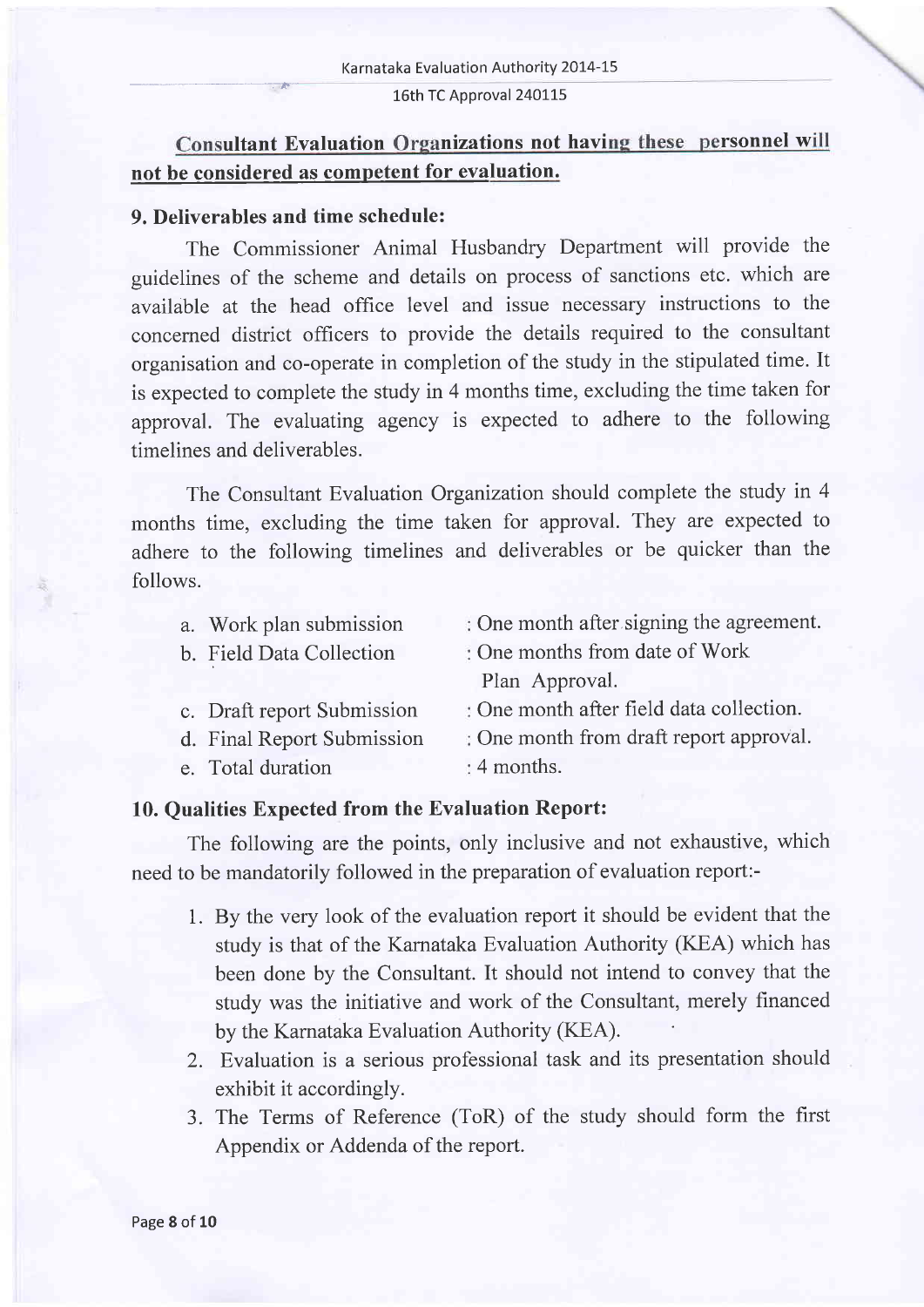- 4. The results should first correspond to the ToR. In the results chapter, each question of the ToR should be answered. It is only after all questions framed in the ToR are answered, that results over and above these can detailed.
- 5. In the matter of recommendations, the number of recommendations is no measure of the quality of evaluation. Evaluation has to be done with a purpose to be practicable to implement the recommendations. The practicable recommendations should not be lost in the population maze of general recommendations. It is desirable to make recommendations in the report as follows:-

# (A) Short Term practicable recommendations

These may not be more than five in number. These should be such that they can be acted upon without major policy changes and expenditure, and within (say) a year or so.

# (B) Long Term practicable recommendations

These may not be more than ten in number. These should be such that they can be implemented in the next four to five financial years, or with sizeable expenditure, or both but does not involve policy changes.

### (C ) Recommendations requiring change in policv

These are those which will need a lot of time, resources and procedure to implement.

# 9. Cost and schedule of budget releases:

Output based budget release will be as follows-

- a. The first instalment of Consultation fee amounting to 30Yo of the total fee shall be payable as advance to the Consultant after the approval of the inception report, but only on execution of a bank guarantee of <sup>a</sup> scheduled nationalized bank, valid for a period of at least 12 months from the date of issuance of advance.
- b. The second instalment of Consultation fee amounting to 50% of the total fee shall be payable to the consultant after the approval of the Draft report.